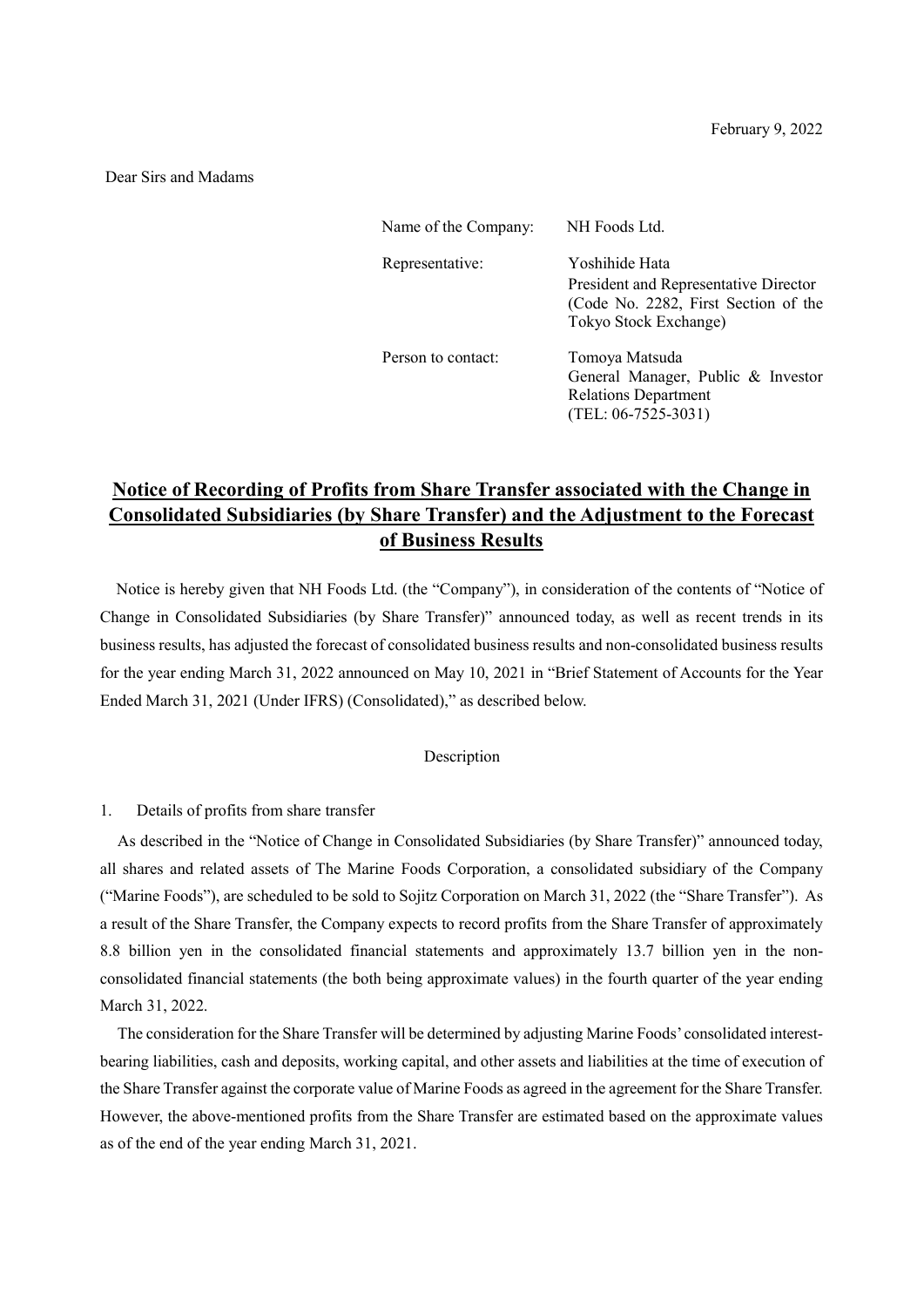- 2. Adjustment to the forecast of business results
- Adjustment to the forecast of consolidated business results for the whole-year period ending March 31, 2022 (April 1, 2021 through March 31, 2022):

|                                                                                                          |           |                 |                   |                                               | (millions of yen)                         |
|----------------------------------------------------------------------------------------------------------|-----------|-----------------|-------------------|-----------------------------------------------|-------------------------------------------|
|                                                                                                          | Net sales | Business profit | Profit before tax | Profit attributable<br>to owners of<br>parent | Earnings per<br>share<br>(basic)<br>(yen) |
| Previous forecast (A)                                                                                    | 1,180,000 | 48,000          | 43,000            | 30,000                                        | 293.62                                    |
| Adjusted forecast (B)                                                                                    | 1,160,000 | 48,000          | 46,000            | 39,500                                        | 386.19                                    |
| Amount of increase or<br>decrease $(B)$ - $(A)$                                                          | (20,000)  |                 | 3,000             | 9,500                                         |                                           |
| Rate of increase or<br>decrease $(\% )$                                                                  | (1.7)%    |                 | $7.0\%$           | 31.7%                                         |                                           |
| (For reference)<br>Actual results for the<br>previous year (April)<br>1, 2020 through<br>March 31, 2021) | 1,176,101 | 52,426          | 48,874            | 32,616                                        | 317.97                                    |

\* Net sales and profit before tax of the actual results for the previous year (year ending March 31, 2021) are figures before retrospective adjustment is made based on classification as discontinued operations.

[Reason for adjustment to the forecast of consolidated business results]

(Classification as discontinued operations)

Since the decision of the Share Transfer has been made, the marine products business related to Marine Foods will be classified as discontinued operations from the fourth quarter consolidated accounting period for the year ending March 31, 2022. As a result, profits and losses arising from such business and the Share Transfer will be indicated as "profit from discontinued operations", separately from continuing operations, in the consolidated statements of income. Accordingly, net sales and profit before tax will be announced as forecast figures for continuing operations. Further, business profit, profit attributable to owners of parent and earnings per share (basic) are forecast figures, inclusive of discontinued operations.

(Reason for adjustment)

Net sales are expected to be slightly lower than the previous forecast due to the exclusion of net sales for the marine business related to Marine Foods by the classification as discontinued operations, although net sales is expected to increase due to steady sales prices in the Fresh Meats Business Division and the Overseas Business Division in response to the global trend of high fresh meats market prices and the recovery in demand of commercial-use products in the Processed Foods Business Division.

In terms of business profit, the Company expects it to be at the same level as the previous forecast due to the high cost trend in Japan, including the sharp rise in feed prices in the Fresh Meats Business Division and the rise of prices of main ingredients and other materials in the Processed Foods Business Division, while profit growth is expected in the Australia operations in the Overseas Business Division due to solid sales prices and increased efficiency in plant operations.

Profit before tax is expected to exceed the previous forecast due to the favorable business performance of overseas equity method affiliates and the expected increase in investment profits on equity method, despite reduction factors due to the classification as discontinued operations.